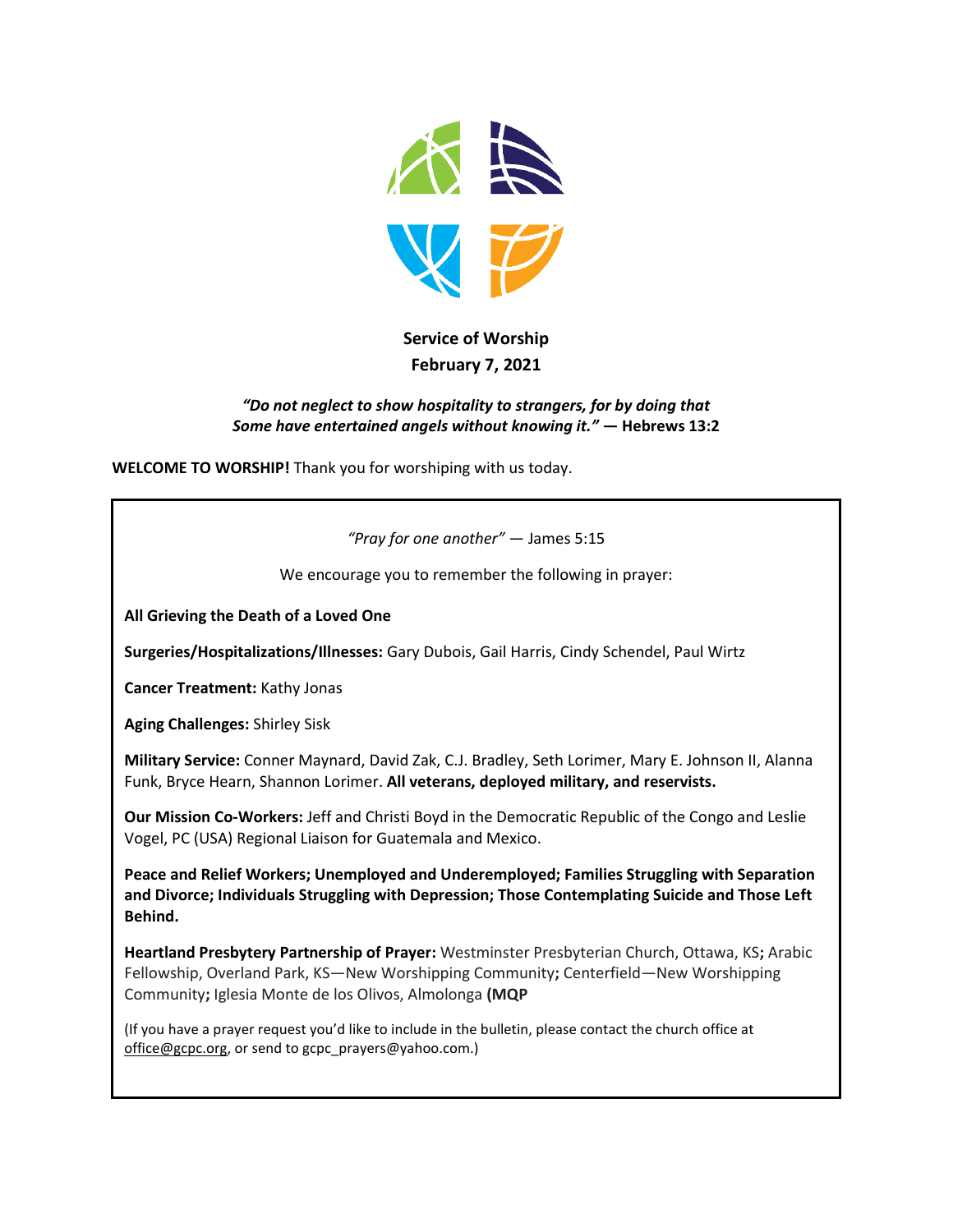# **SPOTLIGHT**

**THANK YOU TO SCOUT TROOP 122** for assisting in worship today.

**OUR YOUTH WILL CONTINUE TO COLLECT FOOD FOR THE SOUPER BOWL OF CARING UP UNTIL NOON TODAY, February 7.** You can drop off Souper Bowl donations in the Harvesters barrels in front of the big wooden doors at GCPC from 9:00am to noon today. If you would like a student to pick your donation up from your house, we can arrange for that too! Just contact [Miles.](mailto:miles.mcdonald@gcpc.org)

**Harvesters most needed items include:** canned vegetables (low sodium), canned fruits in 100% juice, dried fruit (no added sugar preferred), canned chicken, tuna, salmon (packed in water), brown rice, whole grain pasta, dried beans or canned low sodium beans, peanut, almond, or sun butter, canned soup (chicken, tomato or vegetable), cereal – hot and cold (whole grain, low sugar preferred), soap, deodorant, shampoo, toilet paper

**SHROVE TUESDAY PANCAKE SUPPER, FEBRUARY 16, ONLINE AT 6PM:** We can't have our traditional Mardi Gras Pancake supper, but we can have a ZOOM pancake supper and celebration! Our Children's Team hosting a ZOOM even Tuesday, February 16, at 6pm. You can enjoy eating dinner together with church friends, playing BINGO, trivia and more. Supplies for the evening will be part of a supply kit for the Tuesday supper and the Ash Wednesday service on Wednesday, February 17.

Log in for the supper using Meeting ID: 881 2056 9257 and Passcode: GCPC.

**We need your help!** We are putting together a video montage for Shrove Tuesday. Take a short video of yourself and/or family members catching a pancake on a plate thrown from your right, and then throw it off camera to your left. See the video on our Facebook page for some examples! You can share videos in the comments here, or send a private message with the video(s) to Christy Soule at: [christysoule@yahoo.com](mailto:christysoule@yahoo.com) or Emily Hussey at: [ekthussey@gmail.com.](mailto:ekthussey@gmail.com) They need videos by Friday, February 12, please!

**ASH WEDNESDAY, FEBRUARY 17, ONLINE SERVICE AT 7PM:** Ash Wednesday marks the beginning of a journey from the ashes of death to resurrected life on Easter. It is a day that signifies a time to turn around, to change directions, to repent. Join us for an online service of reflection that will set us on the pathway to new life. This will be a participatory service for those who choose. During the service, participants will be invited to create a mosaic tile cross, and self-impose ashes or another substance. Music shared by Charter Ringers II and Cal Sweeten, dulcimer. Log in to the worship service using Meeting ID: 879 4364 0077 and Passcode: GCPC2021.

**A supply kit with supplies for the pancake supper and Ash Wednesday will be available for drive through pick up. The drive through pick up will be Sunday, February 14, from 11:15am - 12:50pm.** Those unable to pick one up Sunday may arrange a pick-up time at church with Patrick. Email him at [patrick.bell@gcpc.org.](mailto:patrick.bell@gcpc.org) All are encouraged to join us, even if you choose not to pick up a kit.

**THE GENEROSITY TEAM WOULD LIKE TO THANK** everyone who has pledged to this year's "Stewart-ship" Campaign. If you haven't made your pledge yet, you can go online at [http://gcpc.org/2021pledge,](https://t.e2ma.net/click/0sw63e/8mprdig/sqpd0u) or you can call our Finance Administrator, Tara Hyder. You can also download a pledge card **[HERE](https://t.e2ma.net/click/0sw63e/8mprdig/8iqd0u)**.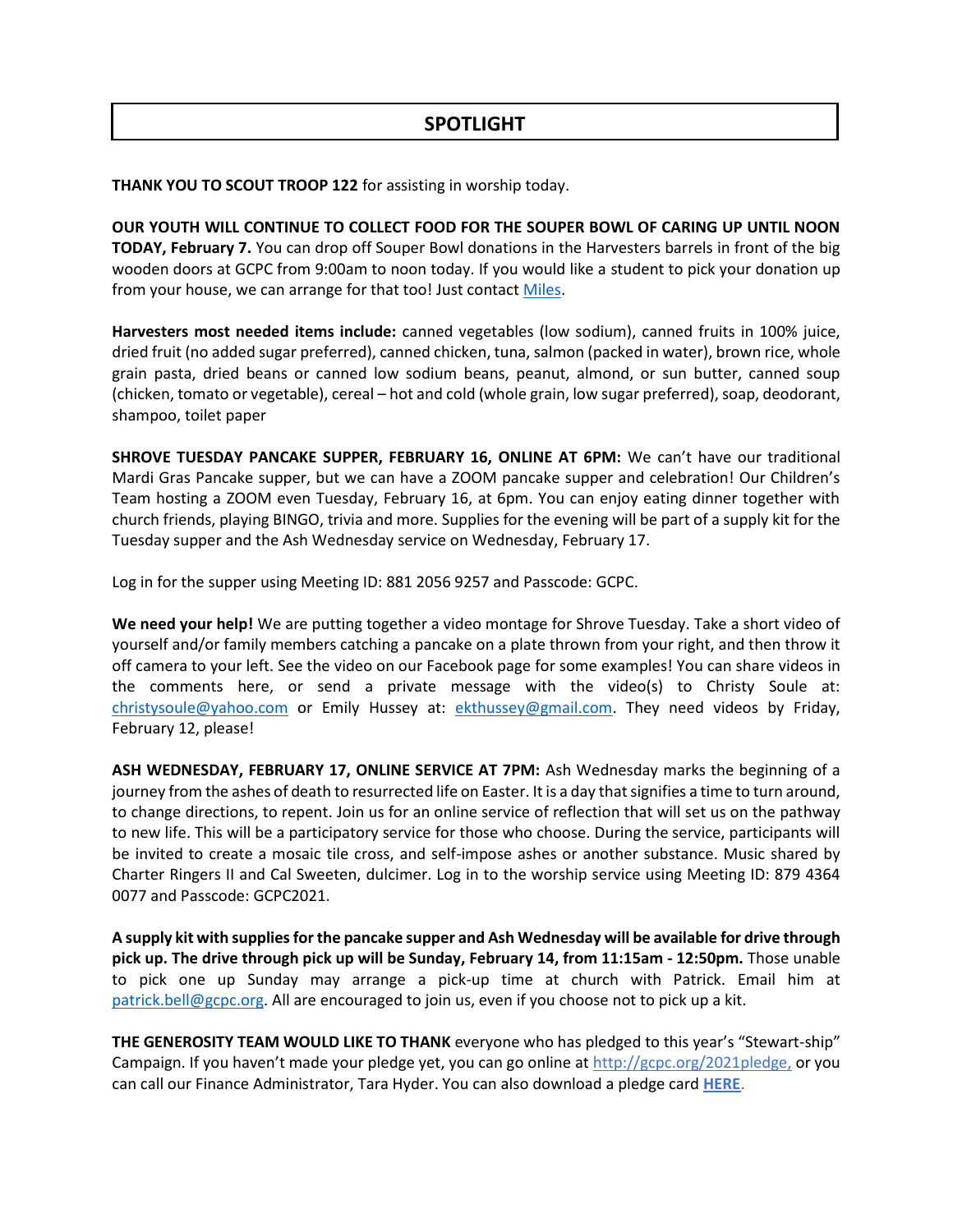**CONTACTING STAFF:** A reminder that the GCPC church building is open to limited use in response to the ongoing public health emergency. Office staff members are primarily working remotely. The best way to reach a staff member is by e-mail:

Rev. Sue: [sue.trigger@gcpc.org](mailto:sue.trigger@gcpc.org) Rev. Mitch: [mitch.trigger@gcpc.org](mailto:mitch.trigger@gcpc.org) Rebecca Prater (music dir.): [rebecca.prater@gcpc.org](mailto:rebecca.prater@gcpc.org) Miles McDonald (youth dir.): [miles.mcdonald@gcpc.org](mailto:miles.mcdonald@gcpc.org) Patrick Bell (office admin.): [patrick.bell@gcpc.org](mailto:patrick.bell@gcpc.org) Tara Hyder (finance admin.): [finance@gcpc.org](mailto:finance@gcpc.org)

**HOW TO PLEDGE DURING THIS TIME:** During this time of online-only worship, we encourage those who normally put their pledge in the offering plate each Sunday to mail their pledges to the church. The Finance Administrator will get them and see that they are deposited in a timely fashion. Of course, you may also make your pledge online by going to [gcpc.org](https://gcpc.org/about-us/donate.html) and clicking the "Online Giving" tab.

## **ADULT**

**WHAT IS A MATTHEW 25 CHURCH?** Matthew 25:31–46 calls all of us to actively engage in the world around us, so our faith comes alive and we wake up to new possibilities. Convicted by this passage, both the 222nd and 223rd General Assemblies (2016 and 2018) exhorted the PC(USA) to act boldly and compassionately to serve people who are hungry, oppressed, imprisoned or poor. In 2020 our Session signed on to become a Matthew 25 church along with many Heartland Presbytery congregations. Join our online adult Sunday school class to learn more about what it means to be part of this exciting initiative. The classes will meet Sundays, January 3, 10, 17, and 24 at 11:15am. Join us on Zoom at 11:15am. Meeting ID: 883 1302 4210 Passcode: GCPC2020

### **YOUTH**

**Sunday Morning Class:** This morning, February 7, we will resume Sunday school at our 11:30 time slot in Heartland Hall. Come explore the "Mystery of God" with us. How do we understand faith in God when there is so much we can't test and prove? As always, let Miles know before Sunday if you want to Zoom in. Before and after Sunday school, we will be moving our "Souper Bowl of Caring" donations to prepare for Harvesters to pick up.

**YOUTH SUNDAY! "ADAPTING TO CHANGE"** — Thanks to everyone who came to our planning meeting and took on a part to plan — we are off to a good start! Students, if you signed up to help plan, please have your part written by Sunday, February 14. Then we will have a couple more weeks to get the recordings done. Let me know if you have questions!

# **MISSION**

**ROSEHILL ELEMENTARY SCHOOL WILL BE THE DONATION PARTNER FOR FEBRUARY.** Requested donations include: hand sanitizers, Kleenex, copy paper, "Treasure Box" reward items such as: bouncy